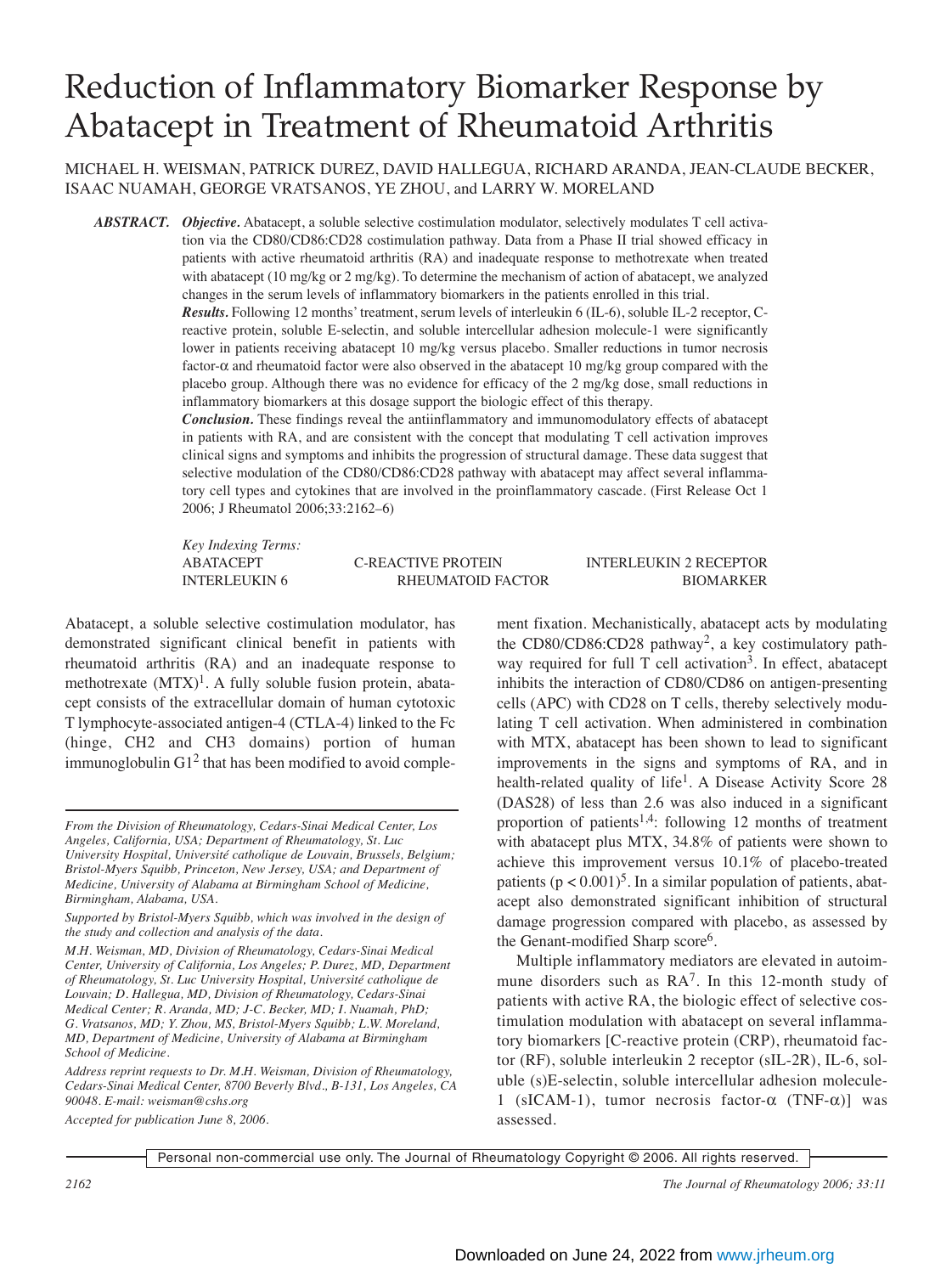#### **MATERIALS AND METHODS**

This was a 12-month, multicenter, randomized, double-blind, placebo-controlled, parallel-design, dose-finding Phase IIb study of the safety, efficacy, and pharmacokinetics of abatacept in patients with active RA and an inadequate response to MTX. Patients were randomized to receive a fixed dose of abatacept 10 mg/kg or 2 mg/kg, or placebo, in a 1:1:1 ratio. The design of the study has been described previously $1,8$ .

The study was approved by the Institutional Review Board (IRB) and Independent Ethics Committee (IEC) and was carried out in accord with the principles of the Declaration of Helsinki.

Treatment was administered by intravenous infusion on Days 1, 15, and 30, and then every 30 days up to and including Day 330. Patients received MTX (10–30 mg/wk) for the duration of the study. For the first 6 months, no adjustments in the dose of MTX were permitted except in the case of liver, hematologic, or pulmonary toxicity. Other disease modifying antirheumatic drugs (DMARD) were not permitted for the first 6 months. After 6 months, adjustments in DMARD were permitted at the discretion of the investigator. These were as follows: change in MTX dose (provided the dose was less than 30 mg/wk); addition of another DMARD (hydroxychloroquine, sulfasalazine, gold, or azathioprine); and adjustment in corticosteroids equivalent to prednisone ≤ 10 mg/day. No adjustment of either abatacept dose was permitted.

Serum samples were obtained on each visit day prior to the infusion of study medication. Mean serum levels were computed for each visit day for the following pharmacodynamic markers: CRP, RF, sIL-2R, IL-6, sE-selectin, sICAM-1, and TNF-α. CRP and RF were measured using an immunoturbidimetric assay (catalog no. 1551922 and 1552007, respectively; Roche Diagnostics Corp., Indianapolis, IN, USA) as described previously. Serum concentrations of sIL-2R (catalog no. DR2 A00; Quantikine assay, R&D Systems, Minneapolis, MN, USA), IL-6 and TNF-α (catalog no. Q600 and QTA00, respectively; QuantiGlo chemiluminescent assays, R&D Systems), and sE-selectin and sICAM-1 (Parameter® human sE-selectin quantitative sandwich ELISA and Parameter® human sICAM-1 colorimetric sandwich ELISA, respectively; R&D Systems) were measured by ELISA according to the manufacturers' instructions.

Longitudinal analyses using a linear mixed-effects model were performed to assess the treatment effect and estimated values over time. All data for scheduled visits were used. The longitudinal analysis assumes that data were missing at random and not dependent on current or future responses. The model for each biomarker included treatment, visit day, and treatment-byvisit interaction as fixed effects. An autoregressive<sup>1</sup> covariance was used to account for within-patient correlation over time. Model-based estimates are presented for Days 90, 180, and 360.

#### **RESULTS**

A total of 115, 105, and 119 patients were randomized to receive abatacept 10 mg/kg, abatacept 2 mg/kg, and placebo, respectively, in addition to continued background MTX. Ninety, 74, and 71 patients, respectively, completed the study<sup>5</sup>. Patient demographics, clinical characteristics (as described<sup>1</sup>), and mean levels of all biomarkers (CRP, RF,  $sIL-$ 2R, IL-6, sE-selectin, sICAM-1, TNF-α) were similar across treatment groups at baseline (Table 1). With the exception of sIL-2R, all biomarkers were elevated above the normal range.

After 12 months of treatment with abatacept 10 mg/kg, the serum levels of CRP, sIL-2R, IL-6, sE-selectin, and sICAM-1 were significantly lower compared with placebo (Table 1). Mean biomarker levels for 3, 6, and 12 months are shown in Figure 1.

Inflammatory biomarker levels over 12 months *Treatment with abatacept 10 mg/kg*

#### C-reactive protein

On Day 90, CRP levels were significantly lower in the abatacept 10 mg/kg treatment group versus the placebo group [mean values 1.6 (standard error 0.2) vs 2.6 (SE 0.2) mg/ml (p < 0.005); Figure 1A]; these reductions were maintained through Day 360, where mean levels of CRP were 1.5 (SE 0.2) and 3.0 (SE 0.3) mg/ml for the abatacept 10 mg/kg and placebo groups, respectively ( $p < 0.0001$ ).

#### Rheumatoid factor

Levels of RF were also reduced in the abatacept 10 mg/kg group through Day 360; however, these reductions were not significantly different compared with placebo [Day 360 mean values 159.3 (SE 32.0) vs 225.2 (SE 32.9) IU/ml for placebo  $(p = nonsignificant)$ ; Figure 1B].

# Soluble IL-2 receptor

Mean levels of sIL-2R in the abatacept 10 mg/kg group were significantly lower than in the placebo group on Day 90 through Day 360 [Day 90 and 360 mean values 1082.1 (SE 64.3) vs 1493.6 (SE 64.6) and 1228.3 (SE 69.0) vs 1697.1 (SE 72.0) pg/ml for the abatacept 10 mg/kg and placebo groups, respectively ( $p < 0.0001$  for all comparisons); Figure 1C.

# Serum IL-6

On Day 90, serum IL-6 was significantly reduced with abatacept treatment compared with placebo [Day 90 mean values 9.5 (SE 3.0) vs 23.4 (SE 3.1) pg/ml for abatacept 10 mg/kg versus placebo ( $p < 0.005$ )]; reductions in the abatacept 10 mg/kg group were maintained through Day  $360$  (p < 0.05; Figure 1D).

# Tumor necrosis factor-α

Compared with Day 1, levels of TNF- $\alpha$  were reduced in the abatacept 10 mg/kg group compared with placebo through Day 360 [Day 1 and Day 360 mean values 11.7 (SE 1.5) vs 11.4 (SE 1.4) and 7.4 (SE 1.9) vs 10.3 (SE 2.1) pg/ml, respectively]; however, these differences were not statistically significant for the abatacept 10 mg/kg group versus placebo (Figure 1E).

# sE-selectin and sICAM-1

On Day 90, sE-selectin was significantly reduced with abatacept 10 mg/kg treatment compared with placebo [Day 90 mean values 59.0 (SE 3.3) vs 68.9 (SE 3.4) ng/ml (p < 0.05)]; these reductions were maintained through Days 180 and 360, where the mean levels were 61.0 (SE 3.4) vs 70.8 (SE 3.5) ng/ml (p < 0.05) and 58.5 (SE 3.5) vs 72.7 (SE 3.7) ng/ml  $(p = 0.005)$ , respectively (Figure 1F). Significant reductions were also observed for sICAM-1 on Days 180 and 360 [Day 180 and 360 mean values 360.7 (SE 14.6) vs 404.1 (SE 15.1) ng/ml ( $p < 0.05$ ) and 351.0 (SE 15.1) vs 408.9 (SE 15.7) ng/ml ( $p < 0.01$ ), respectively (Figure 1G)].

Personal non-commercial use only. The Journal of Rheumatology Copyright © 2006. All rights reserved.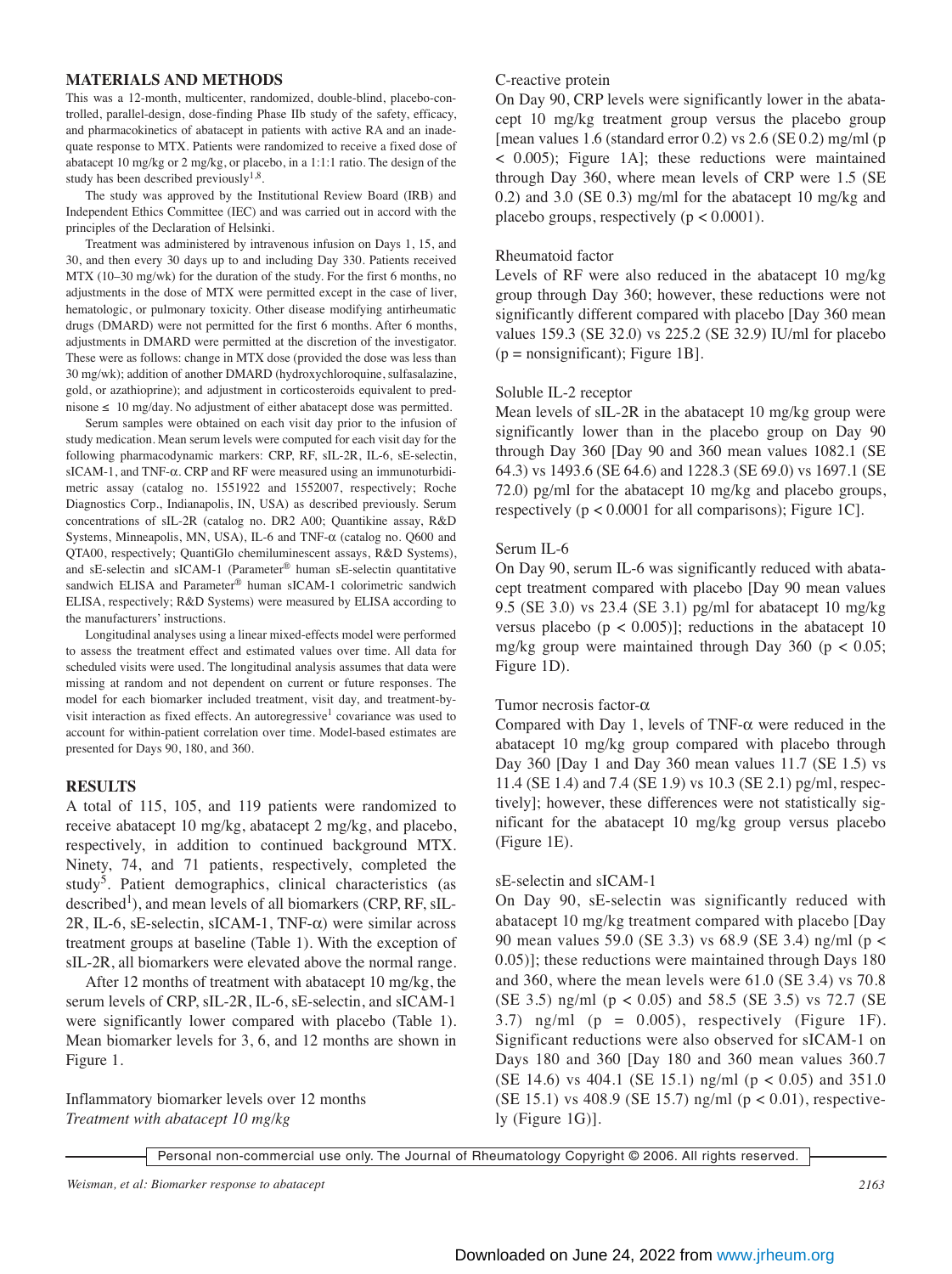|  |  |  |  |  |  | Table 1. Mean levels of pharmacodynamic biomarkers at baseline and Day 360. |  |  |  |  |  |
|--|--|--|--|--|--|-----------------------------------------------------------------------------|--|--|--|--|--|
|--|--|--|--|--|--|-----------------------------------------------------------------------------|--|--|--|--|--|

| <b>Biomarker</b>             |                                                | Mean Levels at Baseline (SE)                  |                        | Mean Levels at Day 360 (SE)                    | Normal Range                                  |                        |                 |  |
|------------------------------|------------------------------------------------|-----------------------------------------------|------------------------|------------------------------------------------|-----------------------------------------------|------------------------|-----------------|--|
|                              | Abatacept<br>$10 \text{ mg/kg}$<br>$(n = 115)$ | Abatacept<br>$2 \text{ mg/kg}$<br>$(n = 105)$ | Placebo<br>$(n = 119)$ | Abatacept<br>$10 \text{ mg/kg}$<br>$(n = 115)$ | Abatacept<br>$2 \text{ mg/kg}$<br>$(n = 105)$ | Placebo<br>$(n = 119)$ |                 |  |
| CRP, mg/dl                   | 3.0(0.2)                                       | 3.2(0.2)                                      | 3.2(0.2)               | $1.5(0.2)$ *                                   | 2.1(0.3)                                      | 3.0(0.3)               | $0 - 0.4$       |  |
| RF. IU/I                     | 290.1 (29.9)                                   | 276.0(31.2)                                   | 223.5(29.4)            | 159.3(32.0)                                    | 261.2(34.3)                                   | 225.2(32.9)            | $0 - 20.0$      |  |
| $sIL-2R$ , $pg/ml$           | 1426.4 (63.8)                                  | 1413.1 (66.6)                                 | 1483.6 (62.6)          | 1228.3 (69.0)*                                 | $1441.5(74.2)^{\dagger}$                      | 1697.1(72.0)           | 676.0-2132.0    |  |
| IL-6, $pg/ml$                | 27.3(2.9)                                      | 33.8(3.1)                                     | 26.3(2.8)              | $7.3(3.7)^{\dagger}$                           | 15.8(4.0)                                     | 19.9(4.1)              | $0.3 - 14.8$    |  |
| Soluble E-selectin.<br>ng/ml | 68.4 (3.3)                                     | 69.1(3.5)                                     | 68.2(3.3)              | 58.5 $(3.5)$ <sup>††</sup>                     | 71.6(3.7)                                     | 72.7(3.7)              | $29.1 - 63.4$   |  |
| $sICAM-1$ , ng/ml            | 403.4 (14.2)                                   | 397.6 (14.8)                                  | 393.5 (14.0)           | $351.0 (15.1)$ <sup>††</sup>                   | 394.1(16.0)                                   | 408.9(15.7)            | $115.0 - 306.0$ |  |
| TNF- $\alpha$ , pg/ml        | 11.7(1.5)                                      | 9.0(1.5)                                      | 11.4(1.4)              | 7.4(1.9)                                       | 7.8(2.1)                                      | 10.3(2.1)              | $1.2 - 8.0$     |  |

 $* p < 0.0001$ ;  $\dagger p < 0.05$ ;  $\dagger \dagger p < 0.01$ , all versus placebo; based on a longitudinal mixed-model analysis. CRP: C-reactive protein, RF: rheumatoid factor, sIL-2R: soluble interleukin 2 receptor, sICAM-1: soluble intercellular adhesion molecule-1, TNF-α: tumor necrosis factor-α, SE: standard error.

# *Treatment with abatacept 2 mg/kg*

Previously reported efficacy data<sup> $1,4$ </sup> for patients receiving abatacept 2 mg/kg in this study failed to support the efficacy benefit of this dose over placebo. Consistent with these results, the analyses here showed that patients in the abatacept 2 mg/kg treatment group also experienced smaller reductions in all biomarkers compared with the 10 mg/kg dose. On Day 90, sIL-2R was the only biomarker shown to be significantly lower than in patients receiving placebo; on Days 180 and 360, mean levels were significantly lower for both sIL-2R and CRP compared with placebo (Figures 1C and 1A). Small reductions in sE-selectin and sICAM-1 were also observed in the abatacept 2 mg/kg group; however, levels of these adhesion molecules were not statistically lower than those seen in patients receiving placebo (Figures 1F, 1G).

# **DISCUSSION**

In this 12-month study of patients with active RA and an inadequate response to MTX, mean levels of CRP, sIL-2R, IL-6, sE-selectin, and sICAM-1 were significantly lower with abatacept 10 mg/kg treatment than in patients receiving placebo. The most marked reductions were seen during the first 90 days of treatment, with decreases being sustained thereafter. Patients in this group also showed reductions in levels of RF and TNF-α. The abatacept 2 mg/kg dose showed a trend toward smaller decreases in all biomarkers compared with the abatacept 10 mg/kg dose. These findings are consistent with the previously presented efficacy data for this Phase IIb study, in which the 2 mg/kg dose was reported to be suboptimal in comparison with the 10 mg/kg dose of abatacept<sup>1,4</sup>.

Because the immune cascade in RA involves a number of immune and inflammatory cell types<sup>7</sup>, of which the activated T cell may play a central role in driving the immune response<sup>9</sup>, the "upstream" activity of abatacept  $-$  selectively modulating T cell activation via the CD80/CD86:CD28 pathway — has the potential to modulate "downstream" immune events.

By acting upstream in RA immunopathology, T cells may

contribute to the activation of downstream effector<sup>10</sup> cells such as osteoclasts and chondrocytes that produce the joint inflammation and progressive destruction that is characteristic of RA. Following recognition of an antigen in the context of the major histocompatibility complex presented on the surface of an APC, T cells require costimulation for full activation to occur<sup>11</sup>. One of the most well characterized costimulatory pathways is the engagement of CD80/CD86 on APC with CD28 on T cells<sup>3</sup>. Once activated, T cells proceed to activate other immune cells via direct cell–cell interactions<sup>12,13</sup> and by the production of inflammatory mediators<sup>7</sup>. Stimulation of these other immune cells in turn facilitates the secretion of an array of inflammatory cytokines, adhesion molecules, and surface-bound receptors<sup>7</sup>. Data presented here support the upstream mechanism of action of abatacept at the level of T cell activation, with the potential to influence multiple downstream cell types and inflammatory mediators, as described below.

T cell activation is associated with upregulated expression of membrane-bound IL-2R and secretion of  $sIL-2R^{14}$ . Reductions in sIL-2R observed during this 12-month study with abatacept are consistent with the mechanism of action of abatacept as a T cell costimulation modulator. When activated, T cells also interact with B cells via the CD40:CD40L pathway, facilitating B cell activation and the production of autoantibodies<sup>15</sup>. Over 12 months of treatment, abatacept 10 mg/kg reduced the levels of RF in this RA patient population with an inadequate response to MTX. The relationship between these reductions and the mechanism by which abatacept exerts its effects on B cells is unknown and remains to be determined.

In RA, T cells are also thought to form direct cell–cell interactions with synovial macrophages and fibroblast-like synoviocytes  $(FLS)^{13}$ , both of which produce the proinflammatory cytokine IL-6. Among a number of effects, IL-6 regulates the development of osteoclasts and is also associated with joint damage in chronic disease<sup>16,17</sup>. Activated macrophages also produce TNF-α, a pleiotropic cytokine in

Personal non-commercial use only. The Journal of Rheumatology Copyright © 2006. All rights reserved.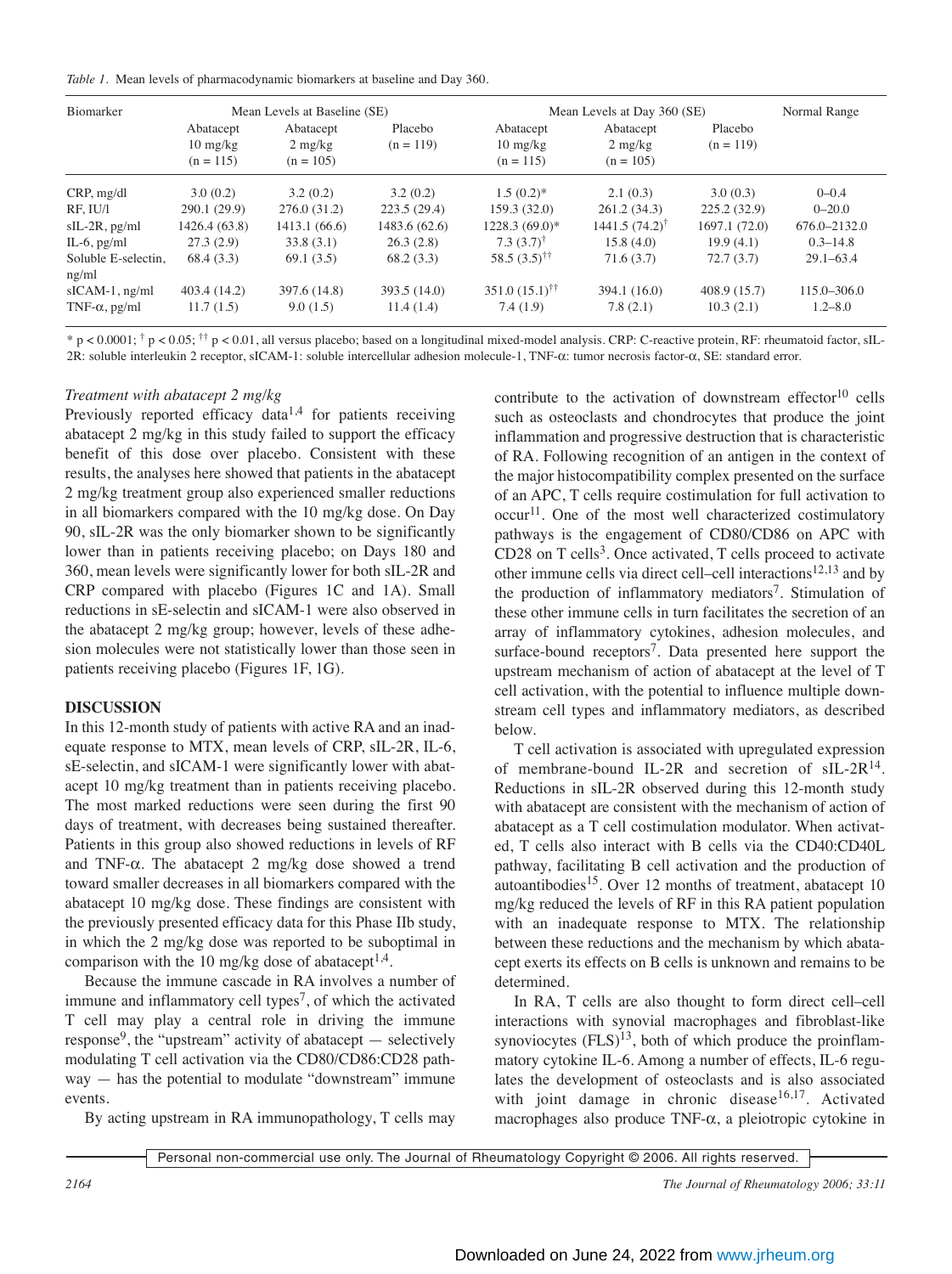

*Figure 1*. Mean biomarker levels through Day 360. Model-based estimates are presented at Days 90, 180, and 360 for (A) C-reactive protein, (B) rheumatoid factor, (C) soluble interleukin 2 receptor, (D) interleukin 6, (E) tumor necrosis factor-α, (F) soluble E-selectin, and (G) soluble intercellular adhesion molecule-1 in patients receiving abatacept 10 mg/kg, abatacept 2 mg/kg, or placebo. Error bars represent standard error of the mean.

Personal non-commercial use only. The Journal of Rheumatology Copyright © 2006. All rights reserved.

*Weisman, et al: Biomarker response to abatacept 2165*